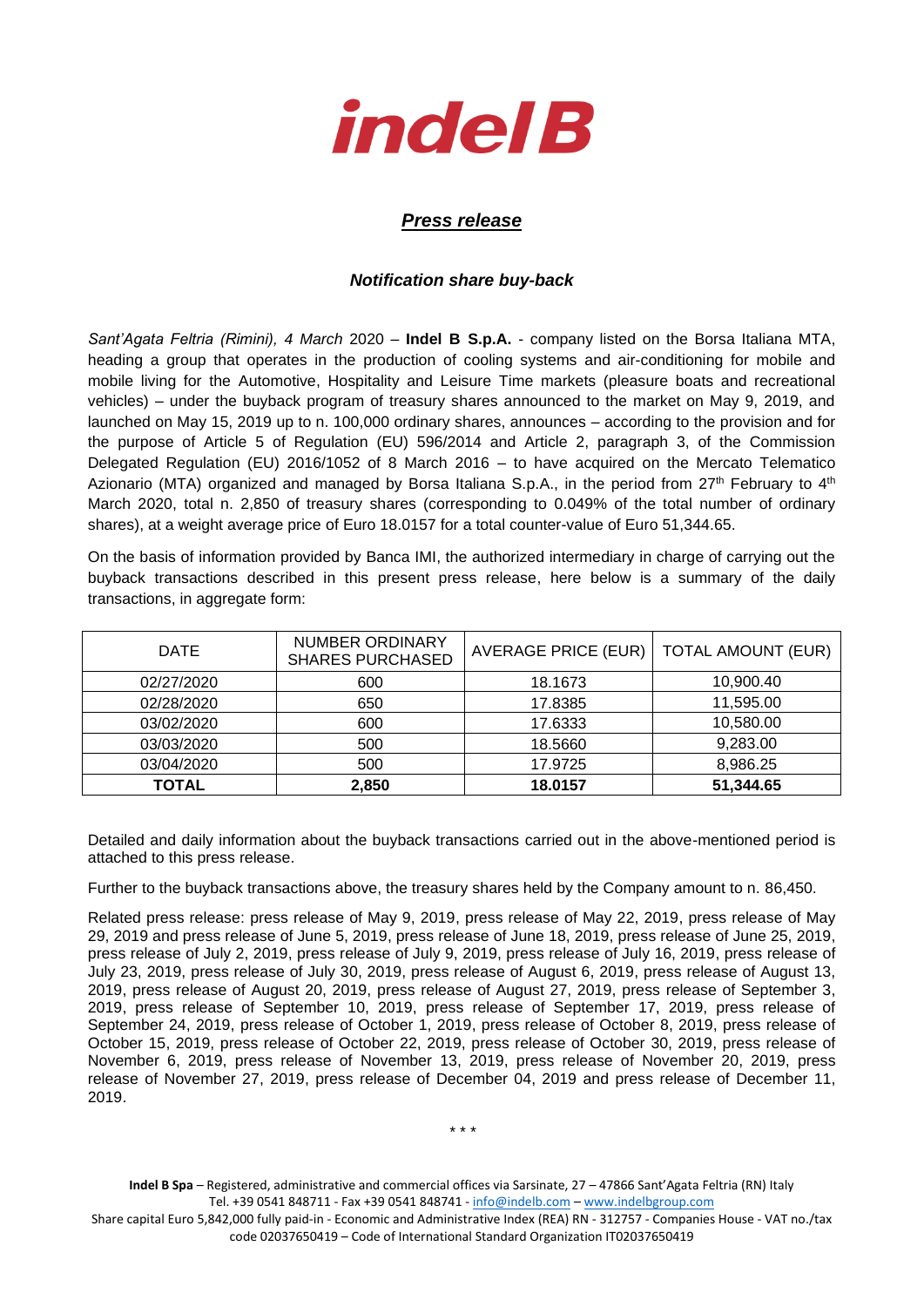This press release is available to the public at the Company's registered office, at Borsa Italiana, on the storage mechanism authorised by Consob "**1info**" [\(www.1info.it\)](file:///C:/Users/ddelietovollaro/AppData/Local/Microsoft/Windows/INetCache/Content.Outlook/T87B94UR/www.1info.it) and in the specific sections of the website [www.indelbgroup.com.](http://www.indelbgroup.com/)

\* \* \*

*Indel B S.p.A. is a company listed on the MTA segment of the Italian stock exchange and is controlled by AMP.FIN S.r.l., in turn held entirely by the Berloni family. Indel B S.p.A. heads an important Group that operates worldwide and*  has been active for the last 50 years in the mobile cooling sector applicable to the Automotive, Leisure time and *Hospitality cooling segments. The Group also operates in mobile climate control, with specific reference to the Automotive market, represented by commercial vehicles, minibuses, ambulances, agricultural and earth-moving machinery, and in the Cooling Appliances sector, which mainly comprises cellars for storing wine and small refrigerators for storing milk. The company has a market cap of approximately Euro 108 million.* 

## **Contact details**

| <i>INDEL B</i><br><b>POLYTEMS HIR</b><br><b>FAST-COM</b><br>Controller & IR<br>IR and Financial Disclosures<br><b>Media Relations</b><br>Consuelo Vagnini<br>Bianca Fersini Mastelloni<br>Paolo Santagostino<br>+39 0541 848 855<br>+39 06.69923324; +39 336742488<br>+39 349 3856585<br>consuelo.vagnini@indelb.com<br>b.fersini@polytemshir.it<br>paolo.santagostino@fast-com.it |  |
|------------------------------------------------------------------------------------------------------------------------------------------------------------------------------------------------------------------------------------------------------------------------------------------------------------------------------------------------------------------------------------|--|
|------------------------------------------------------------------------------------------------------------------------------------------------------------------------------------------------------------------------------------------------------------------------------------------------------------------------------------------------------------------------------------|--|